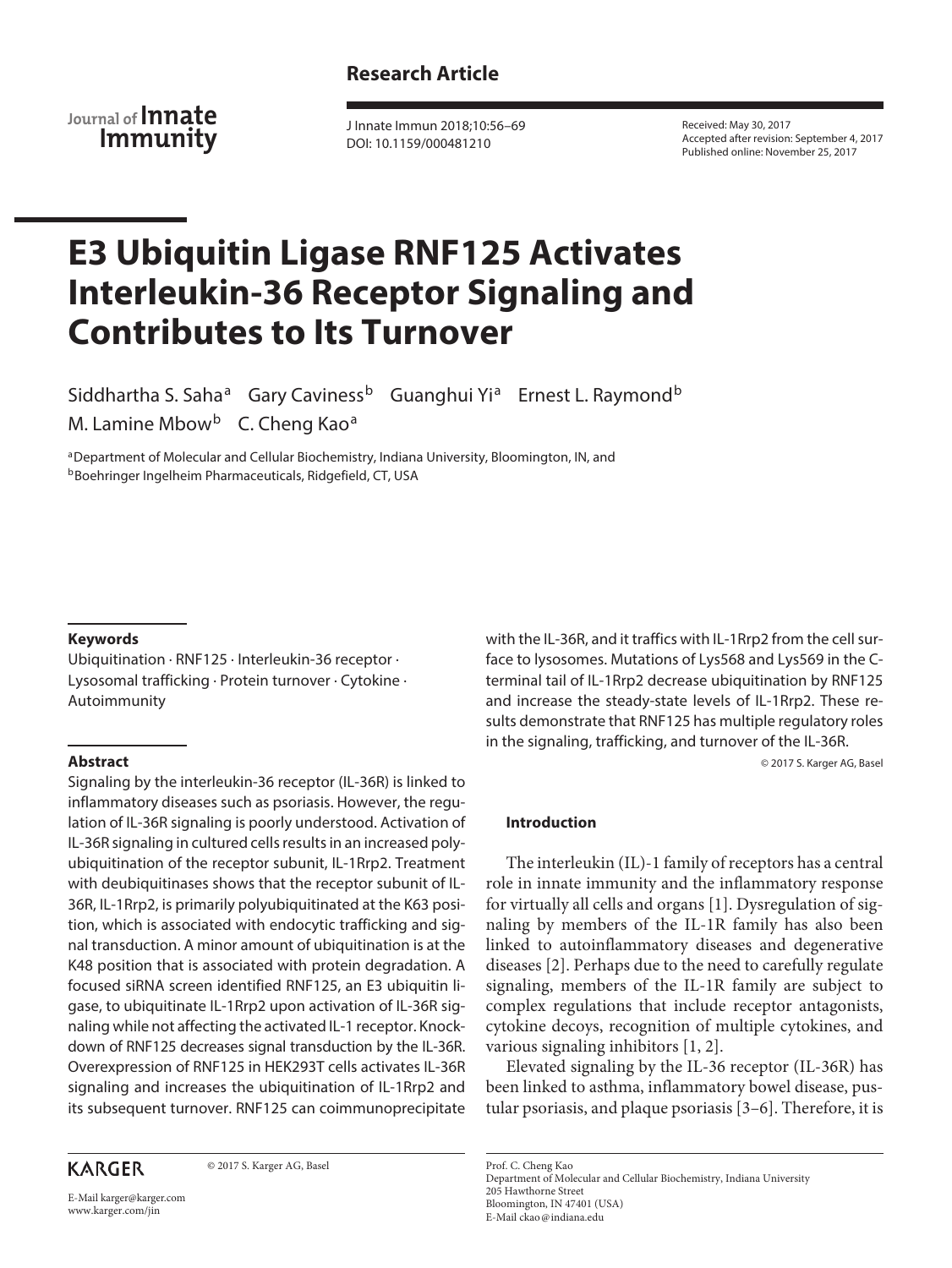important to better understand the regulation of IL-36R signaling. Many of the requirements for IL-36R signaling are shared with those of the IL-1R [7]. Both the IL-1R and the IL-36R are composed of a heterodimer of the receptor subunit and a receptor accessory protein that are present on the plasma membrane of cells. For the IL-36R, the receptor subunit is named IL-1Rrp2 and the receptor accessor protein is IL-1RAcp. Both proteins contain an extracellular ligand-binding ectodomain, a single pass transmembrane helix, and a Toll-IL-1 (TIR) domain that is located in the cytoplasm. The binding of the IL-36 cytokine by the IL-36R is thought to change the conformation of the receptor and accessory protein subunits to enable their TIR domains to bind adaptor proteins and activate transcription factors to modulate gene expression [8, 9]. Similar to the IL-1R, signal transduction by the IL-36R is coupled to endocytosis and trafficking of the receptor to lysosomes [9].

The covalent attachment of ubiquitins can cause receptors to change cellular locations, modulate protein-protein interactions, and lead to protein degradation [10, 11]. The IL-1R family of proteins are ubiquitinated. The adaptor protein Tollip that affects IL-1R signaling recognizes polyubiquitinated IL-1R, and directs the IL-1R to lysosomes and eventual degradation [12]. Tollip was recently identified to participate in IL-36R signaling and trafficking to lysosomes [7], indicating that the IL-36R will be regulated by ubiquitination. The ubiquitin ligase(s) that act on the IL-36R have not been characterized. In this work, we identified a RING finger ubiquitin ligase, RNF125 (also known as TRAC-1; T-cell RING protein in activation), to ubiquitinate the receptor subunit of the IL-36R, with consequences on IL-36 signaling and degradation.

## **Materials and Methods**

#### Reagents

The antibody that recognizes the ectodomain of human IL-1Rrp2 was from R&D Systems (catalog No. AF872). Antibodies to recognize human IL-1RAcP (catalog No. PA5-19921) and RNF125 (catalog No. PA5-23155) were from Pierce. Antibodies to Rab11 (catalog No. ab24170) and LAMP1 (catalog No. ab3612) were from Abcam. Antibodies to detect ubiquitin (P4D1; catalog No. sc-8017) and β-actin (catalog No. sc-58679) were from Santa Cruz Biotechnology. The antibody to detect human RIG-I (catalog No. AF4859) was from R&D Systems. The antibody to detect the c-Myc tag was from Santa Cruz Biotechnology (catalog No. 9E10). Secondary antibodies conjugated to Alexa Fluor 488 or 594 were from Life Technologies.

Recombinant human IL-36γ (catalog No. 6835-ILC/CF) and IL-1β (catalog No. 201-LB-005/CF) were from R&D Systems. MG-132 and Bortezomib (Btz) were from Calbiochem (catalog No. 474788) and Santa Cruz Biotechnology (catalog No. sc-217785), respectively. Wortmannin (WTM) was from Invivogen (catalog No. tlrl-wtm).

#### cDNA Expression Constructs

cDNAs encoding IL-1Rrp2 (NM\_003854.2) were cloned into the pcDNA3.1 vector (Invivogen) to generate pIL-1Rrp2. The plasmid that expresses RIG-I was from Ranjith-Kumar et al. [13]. The RNF125 cDNA (OriGene; catalog No. RC204578) was cloned in the PCMV6-entry mammalian vector to generate pRNF125. Mutations in the cDNA encoding IL-1Rrp2 were made by sitedirected mutagenesis according to the manufacturer's suggested protocol (Promega). All constructs were sequenced in their entirety to confirm the presence of the mutation and the absence of unintended mutations.

#### Cells and Culture Media

NCI/ADR-RES (NCI) cells were cultured in RPMI + L-Glu (GIBCO; catalog No. 11875) and 10% fetal bovine serum. BEAS-2B cells were cultured in BEGM media with its supplements (Lonza), as described in Singh et al. [14]. Human dermal fibroblasts (HDF; GIBCO; catalog No. C-013-5C) were grown in Medium 106 (GIBCO; catalog No. M-106-500) with low serum growth supplement (GIBCO; catalog No. S-003-10), gentamicin (10 mg/mL), and amphotericin B (0.25 mg/mL). HEK293T cells were cultured in DMEM high glucose (4 g/L) media (ThermoFisher) with 10% fetal bovine serum. All cells were grown in rat collagen type I-coated flasks (BD Biosciences).

#### Deubiquitination Assay

The form of ubiquitination of IL-1Rrp2 was analyzed by using the UbiCREST deubiquitinase enzyme kit (BostonBiochem; catalog No. K-400). IL-1Rrp2 was immunoprecipitated from whole cell lysate and treated with the deubiquitinases according to the manufacturer's recommendation. The degree of ubiquitination was determined using Western blots probed to detect ubiquitin.

#### Western Blot Analysis

Cells were lysed with ice-cold RIPA buffer (150 mM NaCl, 1 mM EDTA, 50 mM Tris-HCl at pH 7.4, 0.5% Nonidet P-40, and 0.1% SDS) amended with phosphatase inhibitor (Roche; catalog No. 4906837001) and protease inhibitors (Sigma-Aldrich; catalog No. P8340) according to manufacturer's instructions. The lysate was clarified from insoluble materials by centrifugation at 12,000 g for 10 min, suspended in denaturing Laemmli loading buffer [15], and incubated for 5 min at 70°C. Molecules in the lysate were separated by electrophoresis in 4–12% NuPAGE Bis-Tris gel, followed by transfer to PVDF membranes [16]. The Western blot signals were developed with SuperSignal Dura substrate solution (ThermoFisher; catalog No. 34076) and quantified using a ChemiDoc™ XRS+ system and ImageLab software (Bio-Rad).

#### Screen for Ubiquitin Ligases That Act on IL-1Rrp2

The siRNA library targeting ubiquitin ligases was from Dharmacon Inc. (catalog No. G-005635-025). NCI cells  $(1.8 \times 10^4 \text{ cells})$ well; 50% confluency) were transfected with 50 nM of either genespecific siRNAs or a nonspecific control siRNA (catalog No. sc-37007, Santa Cruz Biotechnology) in a 96-well tissue culture plate. Transfection used Lipofectamine RNAiMax following the manufacturer's protocol (Life Technology). The cells were incubated for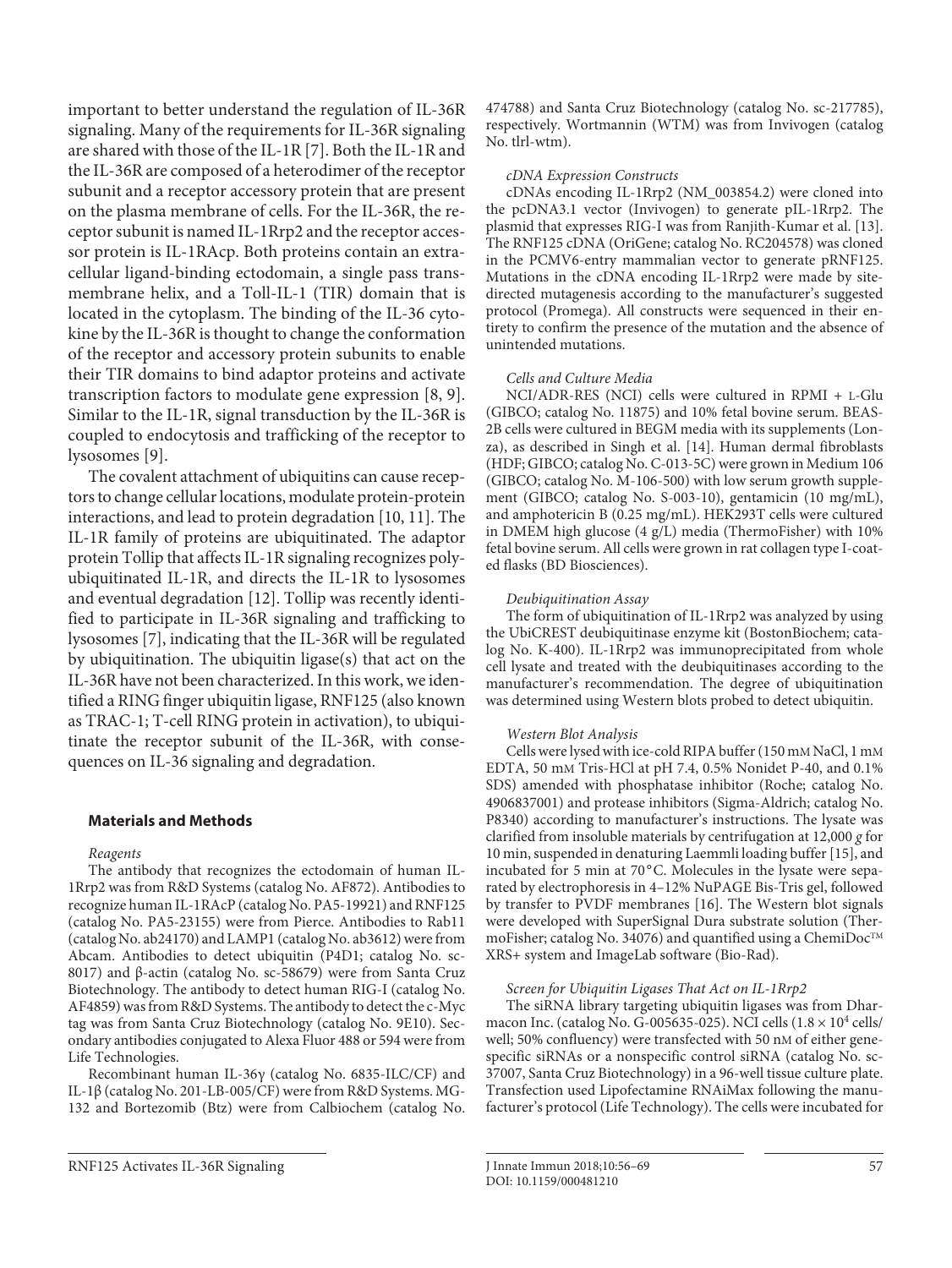48 h prior to addition of the cytokines at 1 ng/mL to activate receptor signaling. Signaling by the receptor was assessed by the amount of IL-6 cytokine secreted into the media using ELISA (Human OptEIATM; BD Biosciences). All ELISA results shown were performed in triplicate and in at least 3 independent experiments.

#### siRNA Knockdown

HDF  $(2 \times 10^3 \text{ cells/well in 96-well plates})$  and BEAS-2B cells  $(2 \times 10^4$  cells/well) were transfected at 50% confluency with 50 nM of a mixture of 4 gene-specific siRNAs or a nonspecific control siRNA. The cells were incubated for 48 h after siRNA transfection, and knockdown was confirmed by measuring the abundance of target message using real-time reverse transcription and polymerase chain reaction (RT-PCR). RT used 1 μg of total RNA in a 20-μL reaction mixture that contained 0.5 μM anchored Oligo-dT primers and the M-MuLV reverse transcriptase (NEB; catalog No. M0253S) to produce the cDNAs. PCR was performed with SYBR green to report on the amount of cDNA of interest and gene-specific primers. All RT-PCR data were normalized against the message from GAPDH. The level of target proteins was assessed using Western blots.

#### Coimmunoprecipitation Assay

Cells grown in 6-well plates to 50% confluence were lysed in RIPA buffer and incubated with primary antibodies followed by incubation with protein A/G Magnetic Beads (ThermoFisher; catalog No. 88803). After 2 washes with Tris-buffered saline (TBS) amended with 0.05% Tween-20 and 0.5 M NaCl, the precipitated materials were solubilized with SDS-PAGE loading buffer for 5 min at 70°C and resolved by electrophoresis on a 4–12% NuPAGE Bis-Tris gel. Western blots were performed as described above.

#### Luciferase Assay

HEK293T cells were seeded for transfection in CoStar White 96-well plates at  $4.4 \times 10^4$  cells/mL for transfection. At approximately 70% confluency, the cells were transfected using Lipofectamine 2000 (Invitrogen) with a mixture of plasmids that express the firefly luciferase reporter (pNF-κBLuc; 30 ng; Invivo-Gen), the Renilla luciferase transfection control (phRL-TK; 5 ng; Promega), and either wild-type or mutant IL-1Rrp2 (1.0 ng). Cells were grown for 24 h prior to the addition of ligands to a final concentration of 1 ng/mL. The cells were assayed 24 h later using the Dual-Glo Luciferase Assay System (Promega). Luminescence was quantified using a plate reader equipped to detect fluorescence (Biotek Inc.).

#### Flow Cytometry

Immunostaining and flow cytometry experiments were performed as described in Saha et al. [9] and Ranjith-Kumar et al. [17]. NCI cells were treated with fixation buffer (R&D Systems; catalog No. FC004) followed by the permeabilization buffer I (R&D Systems; catalog No. FC005). The cells were stained for 1 h with antibody to detect the IL-1Rrp2 ectodomain. The secondary antibody was a donkey anti-goat immunoglobulin conjugated to Alexa Fluor 488 (Life Technologies). The cells were enumerated using a FACS Calibur flow cytometer (Becton Dickinson), and gated according to forward scatter and side scatter to find viable, single cell events. Background controls were determined using cells stained with only a secondary antibody conjugated to Alexa Fluor® 488. The data were processed using FlowJo software.

#### Confocal Microscopy

Confocal microscopy used cells grown to 70% confluency on coverslips coated with poly-L-lysine. The cells were treated with the indicated ligand and then fixed with 4% paraformaldehyde for 15 min at room temperature. Cell permeabilization used T buffer composed of phosphate-buffered saline and 0.5% Triton X-100. To reduce nonspecific antibody binding, the cells were incubated for 30 min on ice with 1% normal goat serum in T buffer followed by a 1-h incubation in 2% bovine serum albumin in TBS (TBS-T), pH 7.4, which contains 0.5% Triton X-100. Incubation with the primary antibody was at 4°C in TBS-T amended with 2% bovine serum albumin. The cells were then washed twice with TBS-T and incubated with fluorophore-labeled secondary antibodies for 1 h at room temperature. After 3 additional washes with TBS-T, the coverslips were mounted on glass slides with antifade mounting medium and dried overnight in the dark. Micrographs were acquired with a Nikon A1 scanning confocal microscope with a 60× oil objective. Confocal images were analyzed using the NIS-Elements viewer and ImageJ software. Fluorophore colocalization was quantified using the ImageJ plug-in tool JACoP [18].

## **Results**

## IL-36R Signaling Is Associated with Increased Polyubiquitination of IL-1Rrp2

To examine whether IL-36R is ubiquitinated, we immunoprecipitated IL-1Rrp2 from NCI cells and probed the precipitated proteins with an antibody that recognizes ubiquitin. IL-1Rrp2 has a complex pattern of polyubiquitination (Fig. 1a). Furthermore, the amount of polyubiquitination increased over time in cells treated with the IL-36γ cytokine (Fig. 1a). These results confirm that ubiquitination is associated with IL-36R signaling and suggest that activation of receptor signaling is associated with an increase in ubiquitination.

The ubiquitin linkage on the target protein is associated with a distinct function [19]. Ubiquitin linked by residue K63 to the target protein can be involved in intracellular trafficking, lysosomal localization, and degradation [20]. Ubiquitin linked by K48 is associated with proteasomal degradation [21]. To identify the form(s) of ubiquitin on IL-1Rrp2, immunoprecipitated IL-1Rrp2 was treated with a series of deubiquitinases that removes linkage-specific ubiquitins. USP-2 that deubiquitinates most ubiquitins was able to largely remove the polyubiquitins on IL-1Rrp2 (Fig. 1b). IL-1Rrp2 polyubiquitination was unaffected by treatment with Cezanne, which removes K6- and K11-linked polyubiquitins (Fig. 1b). Polyubiquitination on IL-1Rrp2 was markedly decreased when treated with AMSH, which remove K63-linked ubiquitins (Fig. 1b). A modest loss of signal was observed with deubiquitinase OTUB1 that removes K48-linked ubiquitins.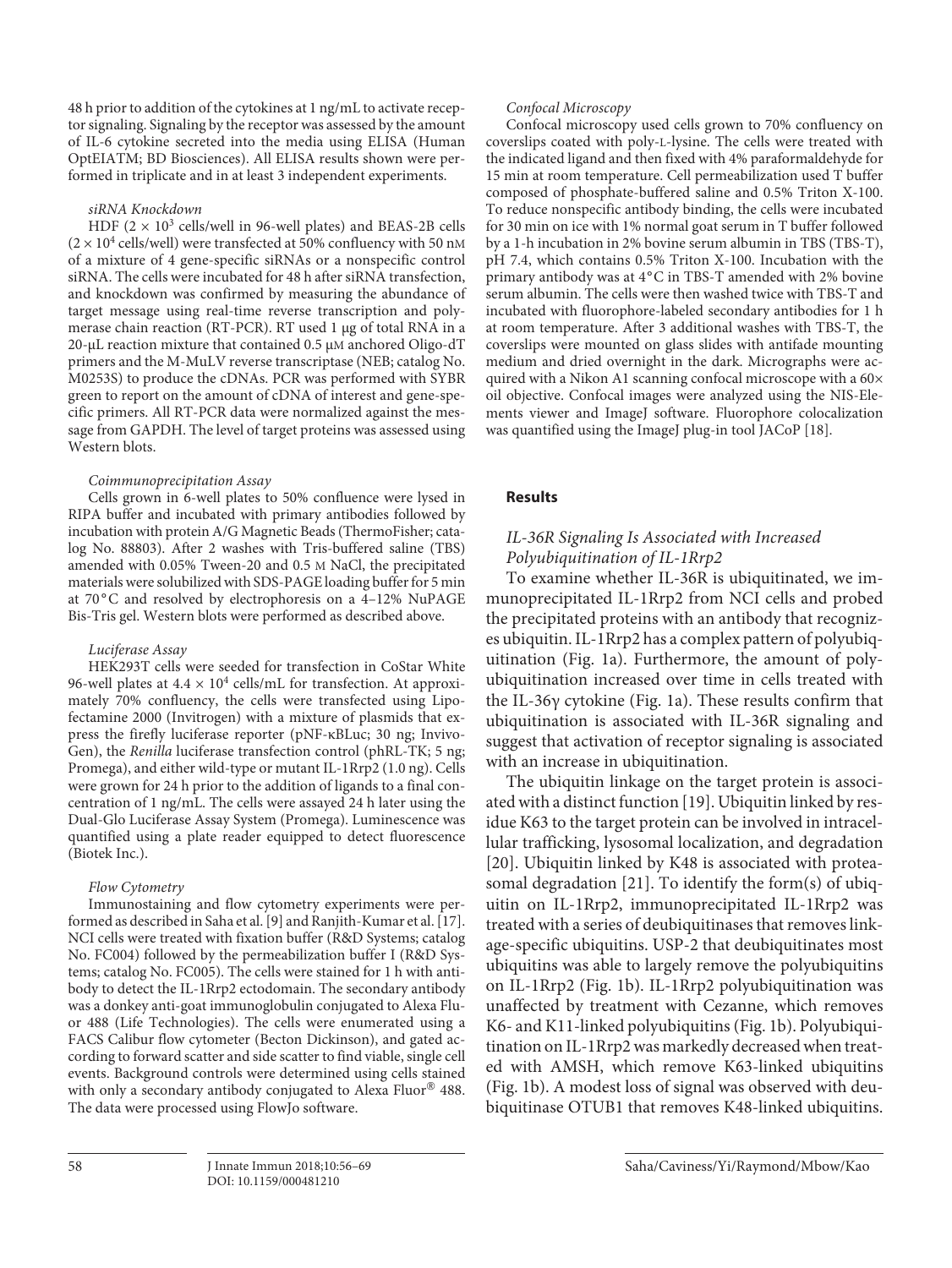

**Fig. 1.** Agonist-activated IL-36R is polyubiquitinated. **a** Polyubiquitination of IL-1Rrp2 after activation of IL-36R by the IL-36γ. NCI cells were not treated or treated with IL-36γ (10 ng/mL) and harvested over time. IL-1Rrp2 polyubiquitination was determined by immunoprecipitation of IL-1Rrp2 and Western blotting probed with an antibody to detect ubiquitin [12]. HC denotes the heavy chain of the immunoglobulin used in the immunoprecipitation assay. **b** Analysis of the ubiquitination linkages attached to IL-1Rrp2. NCI cells were activated with IL-36γ (10 ng/mL) and incu-

bated for 6 h before the cell lysis with RIPA buffer. IL-1Rrp2 was im munoprecipitated by anti-IL-1Rrp2 antibody to treat with different deubiquitinases. USP2CD removes all ubiquitins, GST-AMSH removes K63-linked ubiquitins, OTUB1 moves K48-linked ubiquitins, and Cezanne removes K6 and K11 ubiquitins. Treated samples were then analyzed by Western blot probed with antiubiquitin antibody. The results shown are representative of 3 independent experiments.

These results show that activated IL-1Rrp2 had primarily K63 ubiquitination and a minor amount of K48 ubiquitination (Fig. 1b). Given that the different forms of ubiquitin are associated with distinct activities, IL-1Rrp2 ubiquitination is likely to affect signaling, trafficking, and possibly degradation.

## RNF125 Participates in IL-36R Signaling

A focused siRNA screen was carried out to identify ubiquitin ligases that act on the IL-36R. The screen was performed in the ovarian tumor cell line, NCI cells, which express endogenous IL-36R and respond to IL-36 cytokines [9]. The cells were transfected with siRNAs to ubiquitin ligases that have been reported to affect inflammatory responses, followed by activation of IL-36R signaling with IL-36γ. The amount of secreted IL-6 detected by ELISA was used as a readout.

The knockdown of multiple ubiquitin ligases, including RNF5, RNF133, RNF152, and TRAF6, reduced IL-36R signaling. It is likely that some of these ubiquitin ligases affect signal transduction without specifically ubiquitinating the IL-36R. TRAF6 was previously shown to be required for signaling by the IL-1R/TLR superfamily of receptors owing to its adapter function and a role in ubiquitinating the IkB kinase complex (online suppl. Table 1; see www.karger.com/doi/10.1159/000481210 for all online suppl. material) [22]. Interestingly, the knockdown of RNF125 had the most dramatic reduction in IL-36R signaling, but it had only a minimal effect on signaling by the IL-1R (Fig. 2a). RNF125 protein accumulation in these experiments was approximately 25% when compared to that of the cells treated with control siRNAs (Fig. 2a, inset). Knockdown of RNF125 did not affect the proliferation of the cells, but did reduce the abundance of polyubiquitinated IL-1Rrp2 (Fig. 2b; online suppl. Fig. 2). These results demonstrate that RNF125 can ubiquitinate IL-36R and activate its signal transduction, but that it does not activate IL-1R signaling.

Two additional cell lines were examined to determine whether RNF125 plays a role in IL-36R signaling. HDF and human lung epithelial cells (BEAS-2B) both express IL-36R and are functional for IL-36R signaling by the IL-36 cytokines [9]. Knockdown of RNF125 in HDF and in BEAS-2B reduced the level of RNF125 protein to 35% of

RNF125 Activates IL-36R Signaling J Innate Immun 2018;10:56–69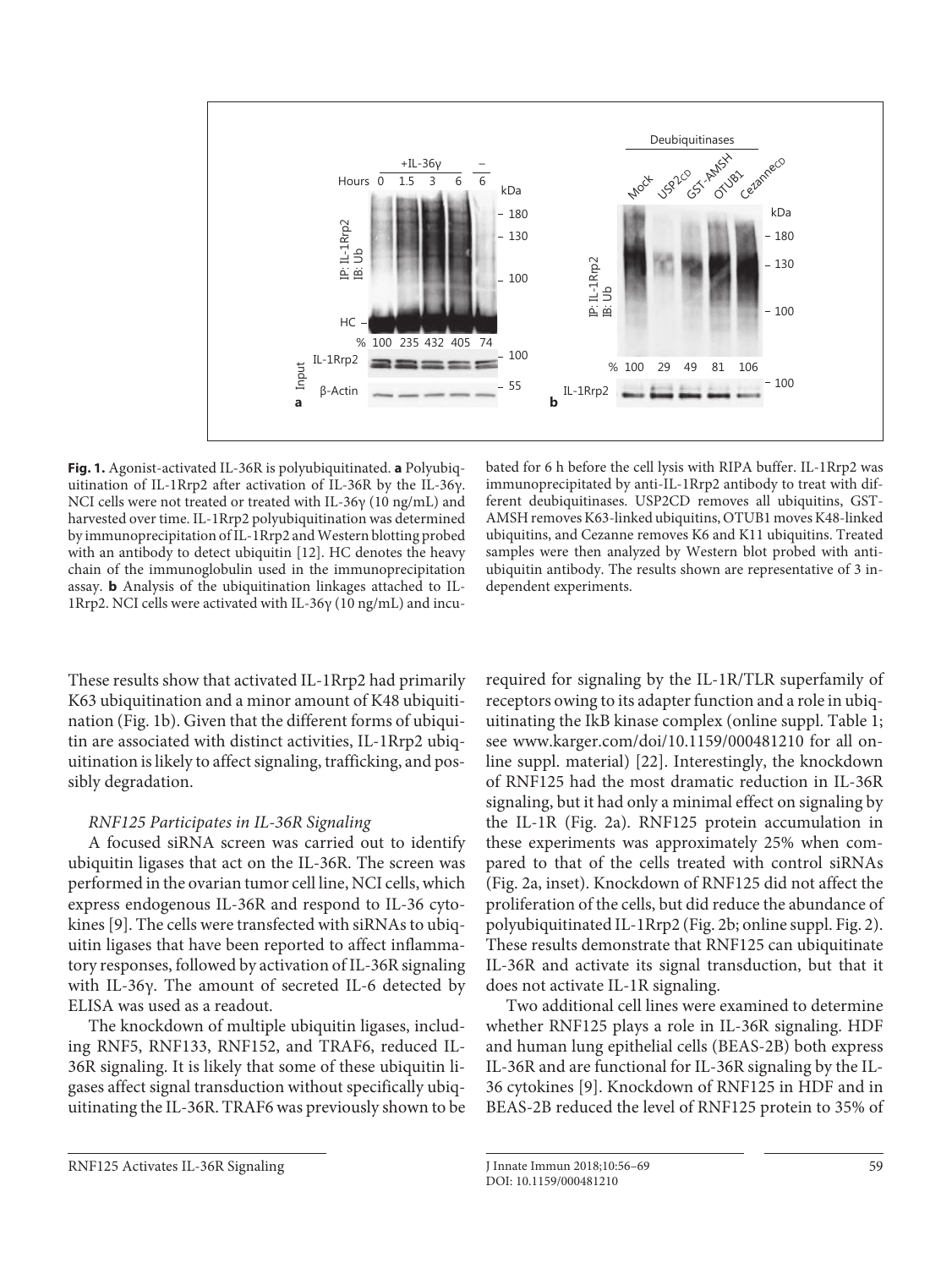

**Fig. 2.** RNF125 regulates IL-36R signaling. **a** Sample results of the knockdown of E3 ubiquitin ligases and their effect on IL-36R and IL-1R signaling in NCI cells. Knockdown used 50 nM siRNA specific to E3 ubiquitin ligases or a nonspecific control siRNA. The siRNA specific to RNF125 was a mixture of 4 independently synthesized siRNAs. The cells were incubated for 48 h following transfection of the siRNAs and further treated with IL-36γ (1 ng/mL). Cell media were collected 24 h later for quantification of IL-6 by ELISA. A comparison of the amount of IL-6 produced relative to the samples treated with nonspecific RNA was calculated using the Student t test. \*  $p \le 0.05$  calculated from 2 experiments with 6 independent samples. Western blots are shown (above) of the accumulation of RNF125 and the β-actin loading controls in NCI cells knocked down with siRNAs specific to RNF125 or with control siRNAs. All Western blot data shown are representative of 3 independent experiments. **b** RNF125 affects polyubiquitination on IL-1Rrp2 in NCI cells. Immunoprecipitation of IL-1Rrp2 from cell

lysate was from cells transfected with RNF125 siRNA. Ubiquitin associated with IL-1Rrp2 was detected using Western blot analysis. The amount of the RNF-125, IL-1Rrp2, and β-actin in the samples used for the analysis of ubiquitinated IL-1Rrp2 were determined by Western blots. **c** Knockdown of RNF125 results in defective IL-36R signaling in HDF. The mean levels of IL-6 production by IL-36R signaling from 3 independent experiments are shown. Western blots are included (above) of the accumulation of RNF125 and the β-actin loading controls in HDF cells knocked down with siRNAs specific to RNF125 or with control siRNAs. The Western blot data shown are representative of 3 independent experiments. **d** Effect of RNF125 knockdown on IL-36R signaling in BEAS-2B cells. The results are representative of 3 independent experiments. Western blots are shown (above) of the accumulation of RNF125 and the β-actin loading controls in BEAS-2B cells knocked down with siRNAs specific to RNF125 or with control siRNAs.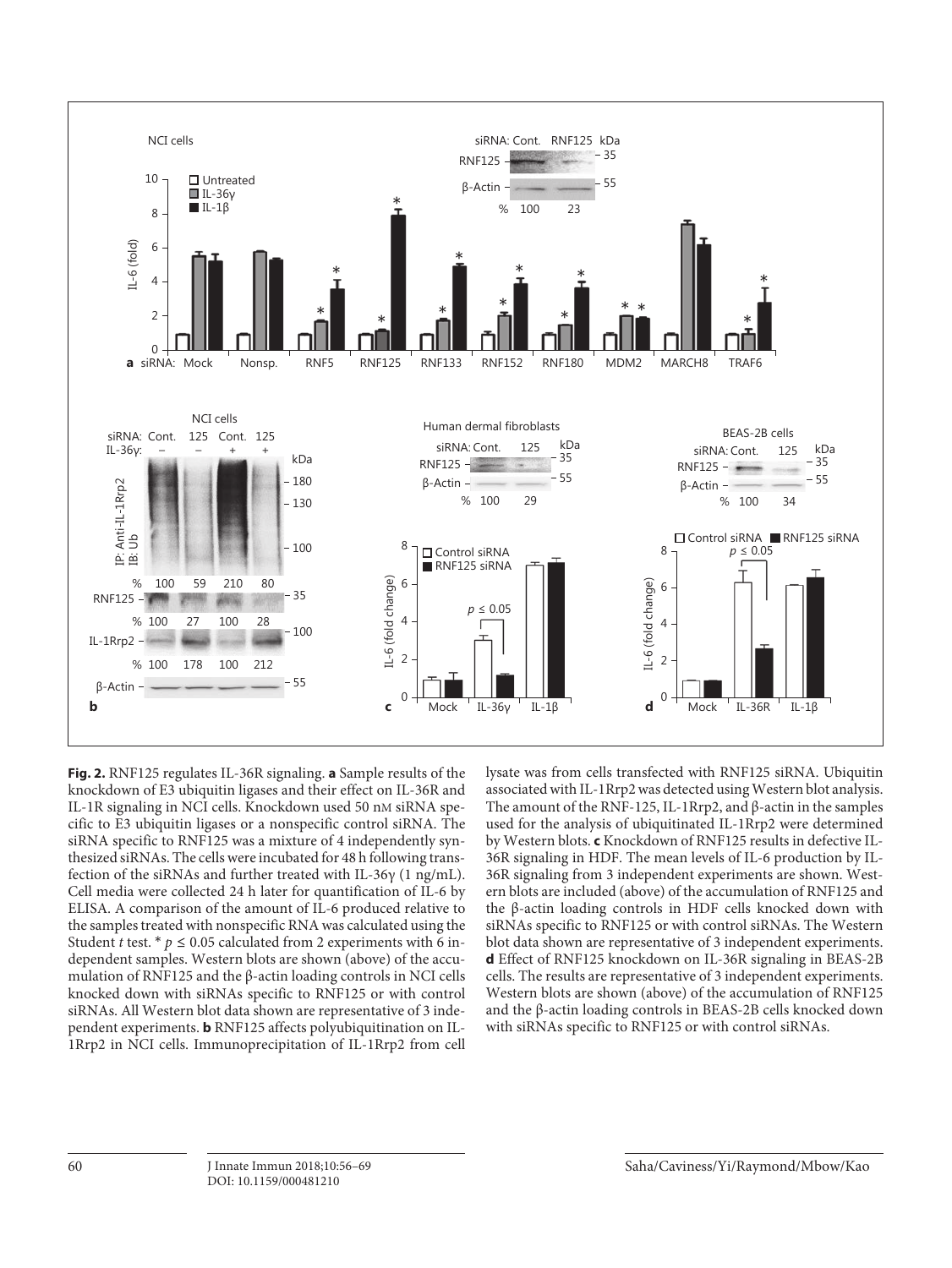

**Fig. 3.** RNF125 affects IL-36R cellular localization and trafficking to lysosomes. **a** RNF125 colocalizes with the IL-36R after agonist activation of the receptor. NCI cells were analyzed for colocalization (yellow) of IL-1Rrp2 (green) and RNF125 (red) over a time course following IL-36γ (1 ng/mL) addition to the cell. **b** IL-36R does not colocalize with RNF125 in the presence of IL-1β in NCI cells. Colocalization (yellow) of IL-1Rrp2 (green) and RNF125 (red) in NCI cells was analyzed following the treatment of IL-1β (1 ng/mL). **c** NCI cells knocked down for RNF125 show reduced localization of IL-1Rrp2 (green) in LAMP1+ lysosomes (red). Cells transfected with siRNA for 48 h were treated with either IL-36γ (1 ng/mL) or phosphate-buffered saline followed by immune staining and confocal imaging. RAB11 (red) is a marker for recycling endosomes. LAMP1 (red) was used as the lysosomal marker. **d** Quantification of the colocalization between IL-1Rrp2 and LAMP1 in lysosomes and IL-1Rrp2 and RAB11 in recycling endosomes following RNF125 knockdown. p values were calculated using the Student t test. **e** Effect of RNF125 knockdown on cell surface expression of IL-36R in NCI cells following IL-36γ (10 ng/mL) treatment by flow cytometry compared to control siRNA-transfected cells. SiRNA transfection to knockdown RNF125 resulted in a higher accumulation of IL-1Rrp2 on the cell surface. **f** Quantification of the IL-1Rrp2 expression on the cell surface upon RNF125 knockdown. The results were quantified from 3 independent samples that had a minimum of 10,000 cells each. ns, not significant.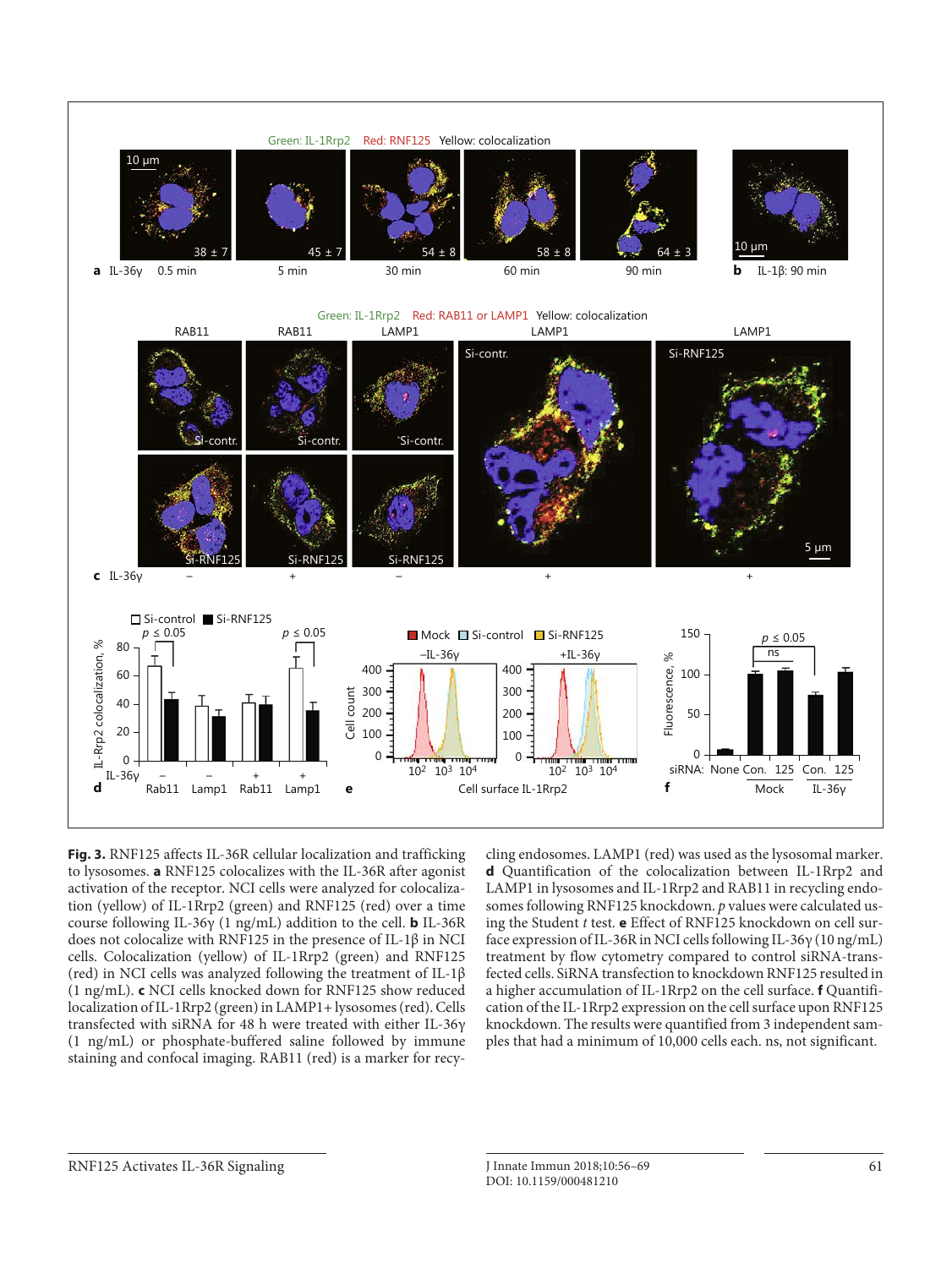the level seen in cells treated with control siRNAs (Fig. 2c, d). The knockdown of RNF125 resulted in both cell lines having an approximate 2-fold decrease in IL-36R signaling. Again, signaling by the IL-1R was unaffected in the HDF or in BEAS-2B cells following RNF125 knockdown (Fig. 2c, d). These results confirm that RNF125 has a role in IL-36R signaling.

RNF125 was previously shown to regulate the abundance of the innate immune receptor RIG-I [23]. It also physically interacts with and ubiquitinates the cell cycle checkpoint protein p53, resulting in increased proteasomal degradation of p53 [24, 25]. Li et al. [26] examined various mRNA levels in psoriatic lesional and nonlesional tissues. We examined their data and found that the RNF125 message was decreased in lesional psoriatic tissues by an average of 6.5-fold, while IL-36R and IL-36 cytokine gene expression increased by between 3- and 200-fold (online suppl. Fig. 2). The roles of RNF125 in signaling by the IL-36R, its role in innate immune signaling, stress response, and an inverse relationship between RNF125 and IL-36R expression in lesional psoriatic tissue prompted us to further examine the role of RNF125 in IL-36R signaling.

# RNF125 Colocalizes with IL-1Rrp2 and Traffics to Lysosomes

The localizations of RNF125 and IL-1Rrp2 were examined in NCI cells that express endogenous proteins. Within minutes of IL-36γ addition, RNF125 colocalized with IL-1Rrp2 (Fig. 3a). The association remained for over a 90-min period when IL-36R trafficked from the plasma membrane, to the cytoplasm, and to the periphery of the nucleus (Fig. 3a). IL-1Rrp2 and RNF125 did not colocalize in cells treated with IL-1β (Fig. 3b), consistent with RNF125 having a specific role in the activation of IL-36R signaling.

Cytokine-activated IL-36R are redirected to traffic to LAMP1+ lysosomes instead of recycling to the plasma membrane [9]. Therefore, we examined whether RNF125 associates with the IL-36R to lysosomes. NCI cells knocked down for RNF125 exhibited reduced IL-1Rrp2 localization to LAMP1+ lysosomes (Fig. 3c, d). There was also a reduction of the IL-1Rrp2 colocalization with Rab11 that marks the recycling endosomes (Fig. 3c, d). In addition, flow cytometry analysis showed that the abundance of the cell surface IL-1Rrp2 decreased by approximately 25% while the intracellular IL-1Rrp2 increased following IL-36γ treatment (Fig. 3e). Cells knocked down for RNF125 had reduced internalization of IL-1Rrp2 upon activation when analyzed by flow cytometry (Fig. 3f). In confocal microscopy, the knockdown of the RNF125 reduced the trafficking of the IL-36R that is normally observed after agonist binding (online suppl. Fig. 3). RNF125 is thus linked to the endocytosis and trafficking of the activated IL-36R to LAMP1+ lysosomes.

# Decreased RNF125 Levels Increase IL-1Rrp2 Accumulation

Ubiquitination of RIG-I by RNF125 leads to its degradation [23]. Therefore, we examined whether RNF125 can affect the accumulation of IL-1Rrp2 (Fig. 4a). In these experiments, the knockdown of the RNF125 protein was to approximately 20% of that seen in cells treated with control siRNA. The steady-state level of IL-1Rrp2 protein was increased approximately 2-fold in these experiments, while no obvious effects were observed on the accumulation of IL-1R1 or IL-1RAcp (Fig. 4a). These results suggest that RNF125 has a role in decreasing IL-1Rrp2 accumulation.

Proteins modified with K48 ubiquitin can be subjected to degradation by proteasomes [20, 27]. IL-1 Rrp2 has only a minor amount of K48 ubiquitin, but we wanted to examine whether RNF125 contributed to IL-1Rrp2 turnover by proteasomes. NCI cells activated with IL-36γ that decreased IL-1Rrp2 accumulation were treated with proteasome inhibitors MG-132 or Btz (Fig. 4b, c). The IL-1Rrp2 level in NCI cells increases with cell density after activation by IL-36 [9]. Therefore, the cells were treated with cycloheximide to inhibit the synthesis of new proteins. The addition of MG-132 or Btz did not significantly affected the rate of IL-1Rrp2 turnover (Fig. 4c). These results indicate that the proteasome is not involved in the degradation of IL-1Rrp2 after the cells were treated with the IL-36 cytokine.

Given that the agonist-activated IL-1Rrp2 traffics to lysosomes, it is likely that it is degraded in lysosomes. To examine this, we treated NCI cells activated with IL-36γ with WTM, which inhibits lysosomal trafficking and degradation [28]. We found that the rate of IL-1Rrp2 turnover significantly decreased when compared to cells that were only treated with IL-36γ and cycloheximide (Fig. 4d). We had previously determined that bafilomycin A1 and ammonium chloride that affected the acidification of endosomes did not affect signaling or turnover of the IL-36R [9]. The turnover of agonist-activated IL-1Rrp2 is thus likely to take place in association with lysosomes.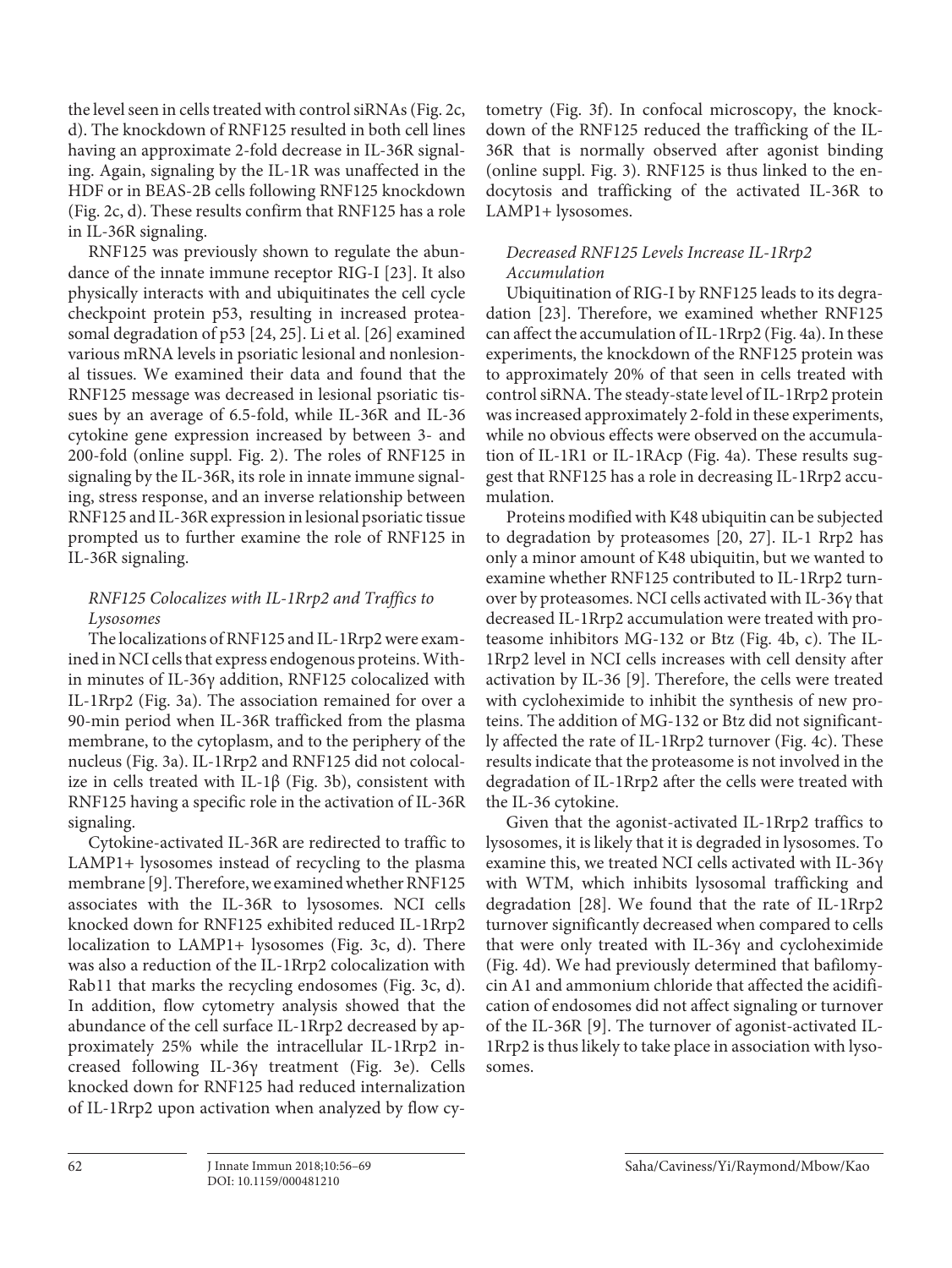

**Fig. 4.** RNF125 promotes the turnover of IL-1Rrp2. **a** Knockdown of RNF125 increases the accumulation of IL-1Rrp2 in NCI cells. Knockdown used either 20 or 35 nM of RNF125 siRNA and cells were treated with IL-36γ. The knockdown of RNF125 did not affect the accumulation of the IL-36R accessory protein, IL-1RAcp. The total concentration of siRNA transfected into cells was normalized by the addition of nonspecific control siRNA. Comparable increases in the accumulation of IL-1Rrp2 were observed in 3 independent experiments. **b** IL-1Rrp2 accumulation in NCI cells was not affected by inhibiting the proteasome. The accumulation of IL-1Rrp2 relative to β-actin was quantified from Western blots fol-

lowing treatment with either IL-36γ (10 ng/mL) alone or in combination with protein synthesis inhibitor cycloheximide (60 μg/ mL) and proteasome inhibitor MG-132 (5 μM). Each data point represents the mean and 1 standard error from a sample tested in 3 independent experiments. **c** The 26S proteasome inhibitor Btz (30 nM final concentration) also did not affect IL-1Rrp2 accumulation after agonist activation of the IL-36R. **d** Endosome trafficking inhibitor WTM inhibited IL-1Rrp2 turnover. WTM was added to the cells to a final concentration of 100 nM. The results are representative of 2 independent experiments.

# Recombinant RNF125 Ubiquitinates IL-1Rrp2 in HEK293T Cells

We seek to better understand how RNF125 affects IL-36R function in a system where the level and the sequence of both proteins can be manipulated. HEK293T cells lack IL-1Rrp2, but expresses IL-1RAcp. Transient transfection with a plasmid to express IL-1Rrp2 and reconstitute IL-36R signaling in HEK293T cells [29]. Overexpression of RNF125 in HEK293T cells was found to increase the level of polyubiquitinated IL-1Rrp2 only when the cells were induced with IL-36γ, mimicking the property observed in NCI cells that express endogenous IL-36R

(Fig. 5a). Furthermore, treatment with deubiquitinases showed that the recombinant IL-1Rrp2 expressed in HEK 293T cells contains mostly ubiquitins linked by the K63 and a smaller proportion were linked by K48 ubiquitins (online suppl. Fig. 4).

HEK293T cells express endogenous RNF125 [23]. Therefore, we used siRNA to knock down RNF125 in HEK293T cells expressing IL-1Rrp2 and examined IL-36R signaling by assessing the level of luciferase expressed from the NF-κβ promoter that could be activated upon IL-36R signaling. The knockdown reduced the RNF125 protein to approximately 20% of the level in cells treated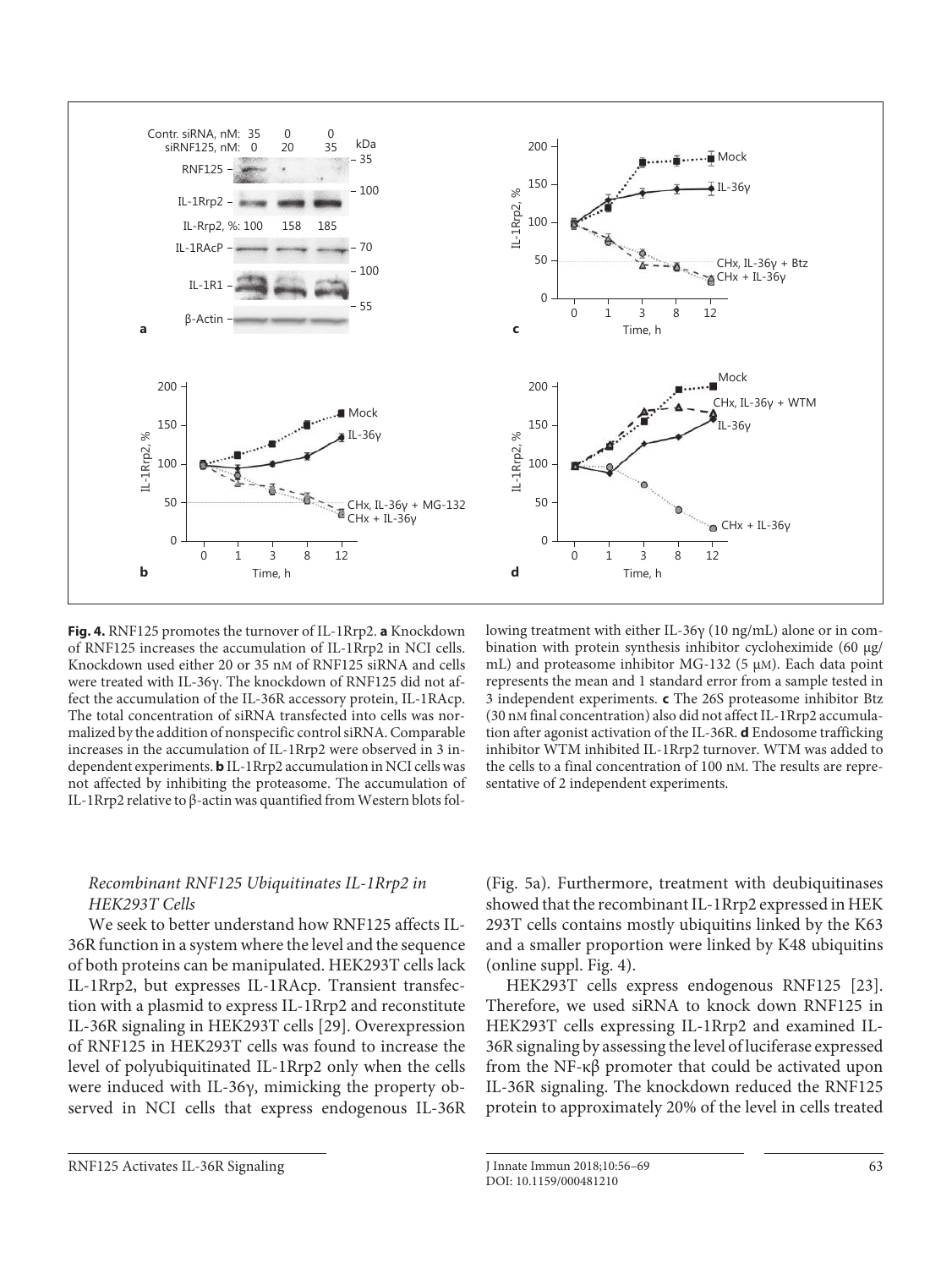

**Fig. 5.** HEK293T cells reconstituted for IL-36R signaling respond to RNF125. **a** RNF125 overexpression in HEK293T cells increased the polyubiquitination of activated IL-1Rrp2. Cells were transfected with plasmids expressing IL-1Rrp2 (1 μg) and RNF125 (1.0 μg) for 36 h, and the degree of IL-1Rrp2 polyubiquitination was determined by immunoprecipitation of IL-1Rrp2 and Western blot to detect ubiquitin. Control IgG was used to determine the degree of nonspecific binding and no polyubiquitinated IL-Rrp2 was observed. All Western blot data shown are representative of 3 independent experiments. **b** Effect of RNF125 knockdown on IL-36R signaling in HEK293T cells. Cells were transfected with 50 nM of siRNA specific to RNF125 or control siRNAs. Cells were incubated for 48 h following siRNA transfection. All data represent means of 3 independent experiments.  $p$  values were calculated using the Student t test. Western blots (above) depict the accumulation of RNF125 and the β-actin loading controls in HEK293T cells knocked down with siRNAs specific to RNF125 or with control siRNAs. **c** Overexpression of RNF125 or RNF125 with a C-terminal Myc-tag increased IL-36R signaling in HEK293T cells. IL-36R

signaling was assessed with the activity of luciferase driven by an NF-κβ promoter element and normalized to the constitutive Renella luciferase expressed from the same cells. All cells were transfected with 1 ng of plasmid expressing IL-1Rrp2 along with an increasing concentration of RNF125-expressing plasmid and incubated for 3 h. The amount of plasmid transfected into cells was normalized using the empty vector plasmids. The cells were treated with IL-36γ (1 ng/mL) for 12 h prior to assessment of the luciferase activity. **d** RNF125 overexpression decreases IL-1Rrp2 accumulation in HEK293T cells in a concentration-dependent manner. The abundance of RIG-I was assessed to demonstrate that the overexpression had the expected effect, as RNF125 is known to decrease RIG-I abundance. Cells were incubated for 48 h following transfection and the plasmid concentration was normalized by individual empty vector plasmids. **e** RNF125 forms a coimmunoprecipitable complex with IL-1Rrp2. Coimmunoprecipitation used mAb to the Myc-epitope and control IgG. HC denotes the heavy chain of the IgG used in the immunoprecipitation assay.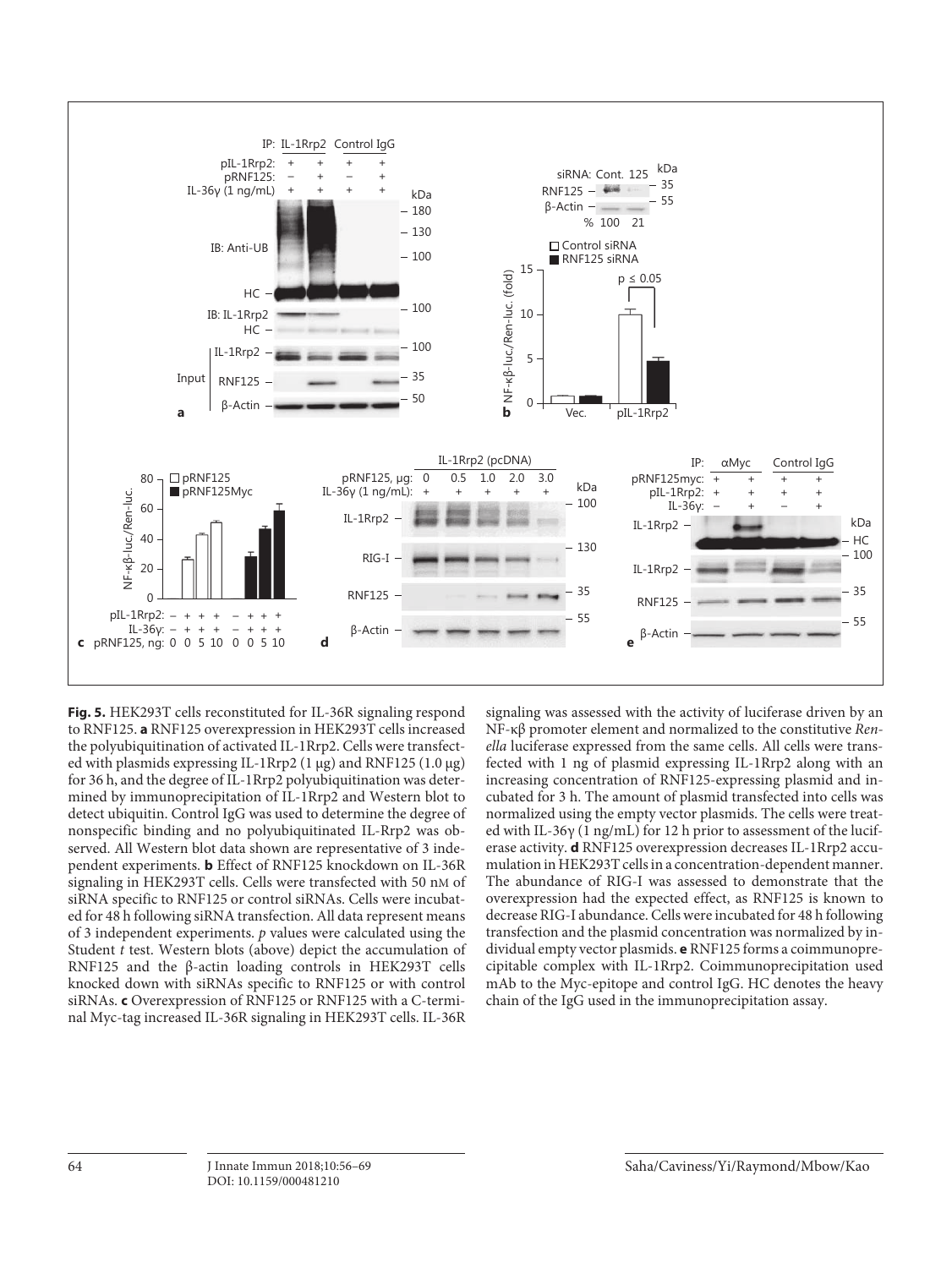

**Fig. 6.** IL-36R activation by RNF125 does not require ubiquitination of IL-1Rrp2. **a** Sequence alignment of the RING finger domain of ubiquitin ligases including RNF125. Bold letters denote conserved residues. **b** Effect of 125ASM on ubiquitination of IL-1Rrp2 in HEK293T cells. Cells were transfected with plasmids expressing IL-1Rrp2 (1 μg) and RNF125 (1 μg) for 36 h and the degree of IL-1Rrp2 polyubiquitination was determined by immunoprecipitation of IL-1Rrp2 and Western blotting to detect ubiquitin. The abundance of RNF125 was determined by Western blotting probed with antibody specific to RNF125. **c** Effects of 125ASM on the ac-

with control siRNA and resulted in a 2-fold reduction in IL-36R signaling (Fig. 5b). Overexpression of increasing amounts of recombinant RNF125 resulted in a dose-dependent increase in IL-36R signaling (Fig. 5c). Interestingly, RNF125 overexpression resulted in a concentration-dependent decrease in the accumulation of the IL-1Rrp2 protein. These results complement those seen in NCI cells where decreased RNF125 levels resulted in an increase in IL-1Rrp2 accumulation (Fig. 5d). Consistent with the report of Arimoto et al. [23], we observed that increased expression of RNF125 decreased the accumulation of RIG-I. These results also demonstrate that

cumulation of IL-1Rrp2 in HEK293T cells. Coimmunoprecipitation of 125ASM and IL-1Rrp2 used an antibody directed to the Myc tag on the 125ASM and the detection of IL-1Rrp2 in a Western blot probed with antibody specific to IL-1Rrp2. **d** 125ASM retained the ability to activate IL-36R signaling. HEK293T cells transiently transfected to express the wild-type or 125ASM of RNF125 were assayed for IL-36R signaling upon treatment of IL-36γ for 12 h after 3 h of plasmid transfection using the luciferase reporter assay.

HEK293T cells which have been transiently transfected to express recombinant IL-1Rrp2 and/or RNF125 can be used to examine their interaction.

To determine whether RNF125 can interact with IL-1Rrp2, we expressed a version of RNF125 that contains a C-terminal Myc epitope in HEK293T cells. RNF125myc enhanced IL-36R signaling to the same degree as the wild-type RNF125 (Fig. 5c). Immunoprecipitation of RNF125myc resulted in the coprecipitation of IL-1Rrp2. Notably, the coprecipitation of IL-1Rrp2 and RNF125myc occurred only in cells treated with IL-36γ, consistent with the observation from the immunolocalization analysis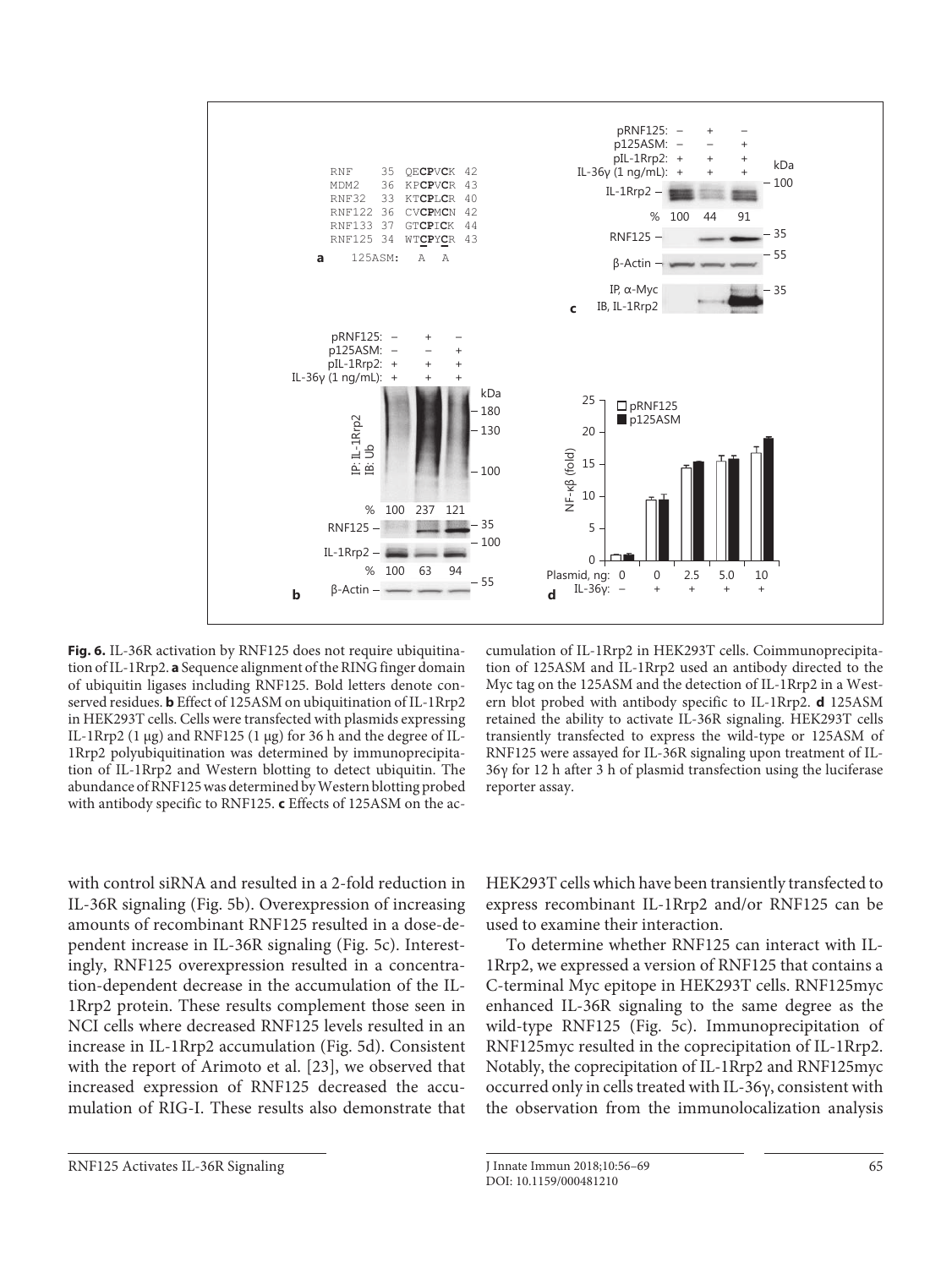

**Fig. 7.** The C-terminal tail of IL-1Rrp2 mediates RNF125 binding, ubiquitination, and signaling in HEK293T cells. **a** Location of predicted ubiquitination sites in IL-1Rrp2. The prediction used the IPM algorithm [36]. **b** Mutants K568R and K569R accumulated to higher levels in HEK293T cells overexpressing RNF125. HEK293T cells were transfected with 1 μg each of plasmids expressing IL-1Rrp2, K568R, or K569R, and 3 μg of pRNF125. **c** K568R and K569R have decreased polyubiquitination. HEK293T cells were transfected with plasmids expressing IL-1Rrp2 (1 μg) and pRNF125 (0.75 μg) for 36 h. Polyubiquitination was determined by immunoprecipitation of IL-1Rrp2 and Western blots probed with an antibody that recognizes ubiquitin. **d** IL-1Rrp2 mutants K568R and

K569R were also tested for binding to RNF125 upon immunoprecipitation with antibody to the c-Myc sequence followed by Western blots to probe IL-1Rrp2 and RNF125. **e** IL-36R with the K568R was defective for signal transduction. Signal transduction was performed using the luciferase reporter assay upon treatment of IL-36γ for 12 h after 3 h of plasmid transfection. All data represent the means of 3 independent experiments. WT, wild-type. **f** Abundance of IL-1Rrp2 and the ubiquitination mutants on the surface of HEK293T cells. Cell surface levels of the proteins were quantified using flow cytometry. The numbers shown are the relative mean fluorescence of the gated cells.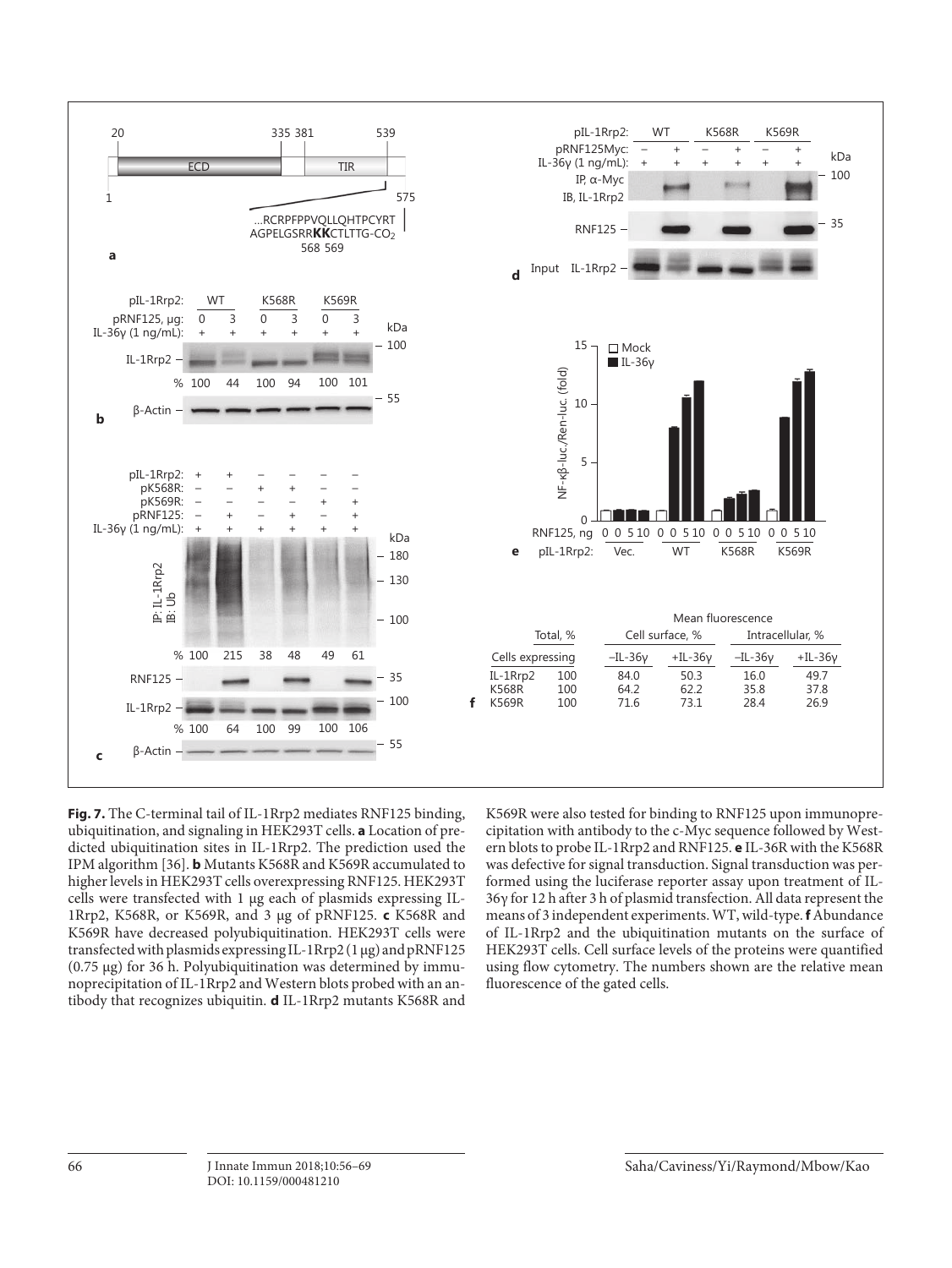wherein RNF125 associated with IL-1Rrp2 upon activation of the IL-36R signaling (Fig. 5e). These results suggest that RNF125 binds the agonist-activated IL-36R.

# RNF125 Activation of IL-36R Signaling Requires Binding to IL-1Rrp2

The multiple roles of RNF125 in IL-36R signaling, trafficking, and turnover could be due to either RNF125 ubiquitination of IL-1Rrp2, binding to IL-1Rrp2, or both. To distinguish between these possibilities, we made a version of RNF125 named 125ASM in which highly conserved cysteines in the RNF125 active site were substituted with alanines (Fig. 6a) [30]. Overexpressing 125ASM in HEK293T cells did not increase IL-1Rrp2 polyubiquitination when compared to cells overexpressing wildtype RNF125 (Fig. 6b). In addition, cells overexpressing 125ASM had increased IL-1Rrp2 accumulation when compared to cells overexpressing wild-type RNF125 (Fig. 6b, c). These results suggest that the ubiquitination activity of RNF125 facilitates IL-1Rrp2 degradation. 125ASM did coimmunoprecipitate with IL-1Rrp2, indicating that RNF125 can bind to IL-1Rrp2 without being able to ubiquitinate IL-1Rrp2 (Fig. 6c). Importantly, cells overexpressing 125ASM had comparable signaling to cells overexpressing RNF125 (Fig. 6d). These results suggest that RNF125 had 2 distinguishable activities on IL-1Rrp2. It can bind to IL-36R to activate IL-36R signaling and it can ubiquitinate IL-1Rrp2 to affect the turnover of IL-1Rrp2.

# RNF125 Interacts with the C-Terminal Residues of IL-1Rrp2

We sought to disable the ubiquitin acceptor site(s) in IL-1Rrp2 to further examine the effects on IL-36R signaling and turnover. Informatics analysis predicts that the 2 most likely ubiquitin-accepting residues in IL-1Rrp2 are in the unstructured tail that is C-terminal to the TIR domain, K568 and K569 (Fig. 7a). Arginine substitution mutants K568R and K569R were constructed and overexpressed in HEK293T cells. The steady-state levels of IL-1Rrp2 in cells expressing either K568R and K569R were increased relative to cells overexpressing wild-type RNF125 (Fig. 7b). In addition, the level of polyubiquitinated IL-1Rrp2 was reduced when compared to cells overexpressing wild-type RNF125 (Fig. 7c). These experiments confirm our previous observation that RNF125 mediated ubiquitination of IL-1Rrp2 led to its decreased accumulation.

We examined whether K568R and K569R could coimmunoprecipitate with RNF125. K568R was reduced for coimmunoprecipitation with RNF125 while K569R coprecipitated to the same level as wild-type IL-1Rrp2 (Fig. 7d). Since RNF125 binding to IL-1Rrp2 was associated with IL-36R signaling, we examined whether K568R and K569R were affected for signaling. Κ568R, which was reduced in its interaction with RNF125, was also reduced for IL-36R signaling (Fig. 7e). In contrast, K569R, which retained interaction with RNF125, increased its signaling with the RNF125 overexpression. These results demonstrate that the unstructured C-terminal tail of IL-1Rrp2 interacting with RNF125 leads to the activation of signaling. However, ubiquitination of the IL-1Rrp2 C-terminal tail by RNF125 leads to IL-1Rrp2 turnover.

The cellular localizations of mutants K568R and K569R were examined using flow cytometry. The addition of IL-36γ to the cell culture media decreased the cell surface abundance of the wild-type IL-36R, as expected (Fig. 7f). However, both the K568R and the K569R proteins remained on the cell surface even after the addition of IL-36γ (Fig. 7f). Since the K569R mutant was competent for IL-36R signaling (Fig. 7e), these results suggest that signaling by IL-36R does not require endocytosis of the IL-36R. That is, endocytosis and intracellular trafficking of IL-36R to lysosomes can be decoupled from the activation of IL-36R signaling. Altogether, the interaction of RNF125 with IL-1Rrp2 through residues in the IL-1Rrp2 C-terminal tail can affect IL-36R signal transduction, IL-36R trafficking, and IL-1Rrp2 turnover (Fig. 7b–d).

## **Discussion**

In this work, we have demonstrated that the E3 ubiquitin ligase RNF125 contributes to signaling, intracellular trafficking, and turnover of the IL-36R. A reduction in RNF125 expression decreases the signal transduction by the IL-36R (Fig. 2). An increase in IL-36R signaling results from the overexpression of RNF125 (Fig. 5c). RNF125 colocalizes with the IL-1Rrp2 subunit of the IL-36R soon after the agonist activation of the receptor and traffics with IL-1Rrp2 into lysosomes (Fig. 3a, b). Knockdown of RNF125 and a mutation of the residue K568 in the C-terminal tail of IL-1Rrp2 that is recognized by RNF125 resulted in IL-36R remaining at the cell surface (Fig. 7f). Perhaps most interesting is that RNF125 facilitates IL-1Rrp2 turnover by ubiquitinating the receptor (Fig. 5, 6), thus coordinating signaling and the termination of signaling.

The role of RNF125 in both IL-36R signaling and IL-1Rrp2 turnover is likely a mechanism to limit the magni-

RNF125 Activates IL-36R Signaling J Innate Immun 2018;10:56-69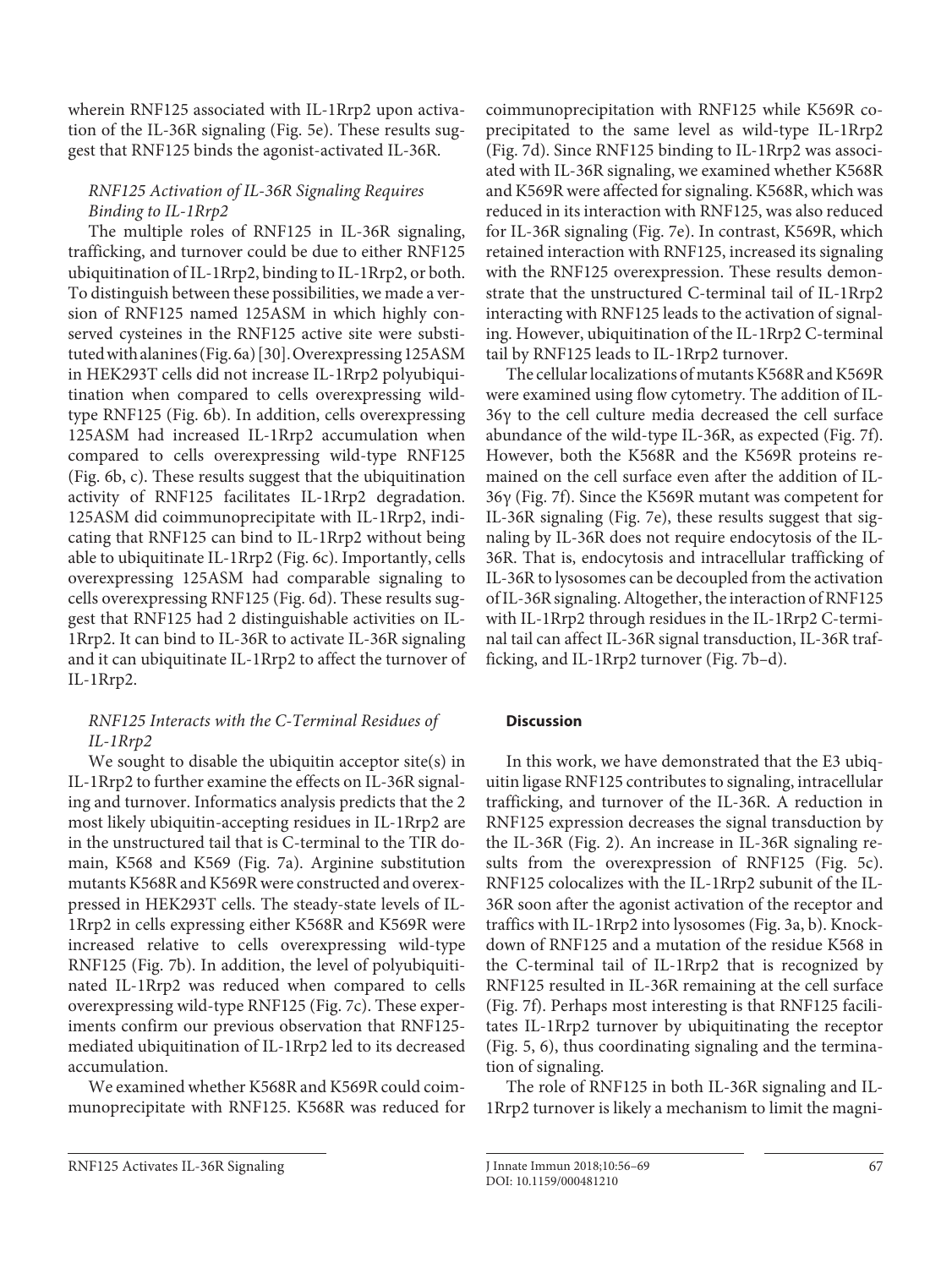tude of IL-36R signaling to allow the cell to return to the unstimulated state. G-protein-coupled receptors that are activated by agonists also have feedback loops to prevent additional signaling, and these too are regulated by ubiquitination [31, 32]. The Notch signaling pathway that regulates cell proliferation is regulated by proteolytic processing so that the signaling-competent Notch intracellular domain is physically separated from the ligandbinding portion of the Notch receptor to allow only 1 round of signaling [33]. The observation that RNF125 coregulates both signaling and the turnover of the IL-36R subunit suggests that signaling by the IL-36R must be carefully regulated.

Notably, IL-36R turnover does not involve the proteasome (Fig. 4), but is instead associated with IL-1Rrp2 localization to lysosomes. Lysosomes are now recognized to regulate cellular biosynthesis, degradation, and protein exocytosis [34]. Zemoura et al. [20] previously observed that the  $GABA_B$  receptor undergoes K63-linked ubiquitination followed by internalization and lysosomal degradation. Perhaps IL-1Rrp2 follows the same mechanism after activation by IL-36. The fate of the IL-36R after accumulation in lysosomes remains to be determined.

IL-36R signaling has a number of distinct requirements from those of the IL-1R. While Tollip is required for the proteolytic degradation of the IL-1R [12], Tollip activates signaling and endocytosis of the IL-36R receptor to lysosomes but does not apparently affect IL-36R turnover [9]. RNF125, which plays a role in activating signaling by the IL-36R and also in marking the IL-1Rrp2 for degradation, does not have a demonstrated role in IL-1R signaling or IL-1R accumulation. Both IL-1R and IL-36R play important roles in the inflammatory response. However, the distinguishable requirements for signaling by the 2 receptors suggest that they will have distinct effects on either the level or the timing of the signaling that can impact the resulting inflammatory response. It is possible that the regulation by Tollip and RNF125 will direct different fates for the IL-36R and possibly terminate receptor signaling.

RNF125 likely regulates the molecular crosstalk between the IL-36R and factors that contribute to the inflammatory responses and cell proliferation. RNF125 regulates RIG-I and MDA5, 2 cytoplasmic receptors that can induce interferon production and antipathogen responses when activated by foreign RNAs [23]. RNF125 also negatively regulates p53 function by proteasomal degradation and downmodulate HIV-I replication and inhibits pathogen-induced cytokine production in peripheral mononuclear cells [25, 35]. In psoriatic lesional tissue (online suppl. Fig. 2), RNF125 expression is downregulated while the expression of IL-1Rrp2 and IL-36 are increased. This could affect homeostasis of IL-36R signaling and contribute to the pathologies of psoriasis. RNF125 thus has complex and multifaceted roles in regulating IL-36R signaling and turnover, possibly coordinating the inflammatory response from multiple pathways.

## **Acknowledgements**

We thank D. Singh for making site-directed mutations in IL-1Rrp2. We are grateful to Laura Kao for editing the manuscript and our colleagues at Boehringer-Ingelheim, especially Jay Fine, for support and helpful discussions throughout this work.

## **References**

- 1 Dinarello CA: Immunological and inflammatory functions of the interleukin-1 family. Annu Rev Immunol 2009;27:519–550.
- 2 Garlanda C, Dinarello CA, Mantovani A: The interleukin-1 family: back to the future. Immunity 2013;39:1003–1018.
- 3 Wolf J, Ferris LK: Anti-IL-36R antibodies, potentially useful for the treatment of psoriasis: a patent evaluation of WO2013074569. Expert Opin Ther Pat 2014;24:477–479.
- 4 Chustz RT, Nagarkar DR, Poposki JA, Favoreto S Jr, Avila PC, Schleimer RP, Kato A: Regulation and function of the IL-1 family cytokine IL-1F9 in human bronchial epithelial cells. Am J Respir Cell Mol Biol 2011;45:145– 153.
- 5 Towne JE, Sims JE: IL-36 in psoriasis. Curr Opin Pharmacol 2012;12:486–490.
- 6 Scheibe K, Backert I, Wirtz S, Hueber A, Schett G, Vieth M, Probst HC, Bopp T, Neurath MF, Neufert C: IL-36R signalling activates intestinal epithelial cells and fibroblasts and promotes mucosal healing in vivo. Gut 2016; 66:823–838.
- 7 Walsh PT, Fallon PG: The emergence of the IL-36 cytokine family as novel targets for inflammatory diseases. Ann NY Acad Sci 2016, Epub ahead of print.
- 8 Wesche H, Henzel WJ, Shillinglaw W, Li S, Cao Z: MyD88: an adapter that recruits IRAK to the IL-1 receptor complex. Immunity 1997; 7:837–847.
- 9 Saha SS, Singh D, Raymond EL, Ganesan R, Caviness G, Grimaldi C, Woska JR Jr, Mennerich D, Brown SE, Mbow ML, Kao CC: Signal transduction and intracellular trafficking by the interleukin 36 receptor. J Biol Chem 2015; 290:23997–24006.
- 10 Huangfu WC, Fuchs SY: Ubiquitination-dependent regulation of signaling receptors in cancer. Genes Cancer 2010;1:725–734.
- 11 Deshaies RJ, Joazeiro CA: RING domain E3 ubiquitin ligases. Annu Rev Biochem 2009;78: 399–434.
- 12 Brissoni B, Agostini L, Kropf M, Martinon F, Swoboda V, Lippens S, Everett H, Aebi N, Janssens S, Meylan E, Felberbaum-Corti M, Hirling H, Gruenberg J, Tschopp J, Burns K: Intracellular trafficking of interleukin-1 receptor I requires Tollip. Curr Biol 2006;16:2265–2270.